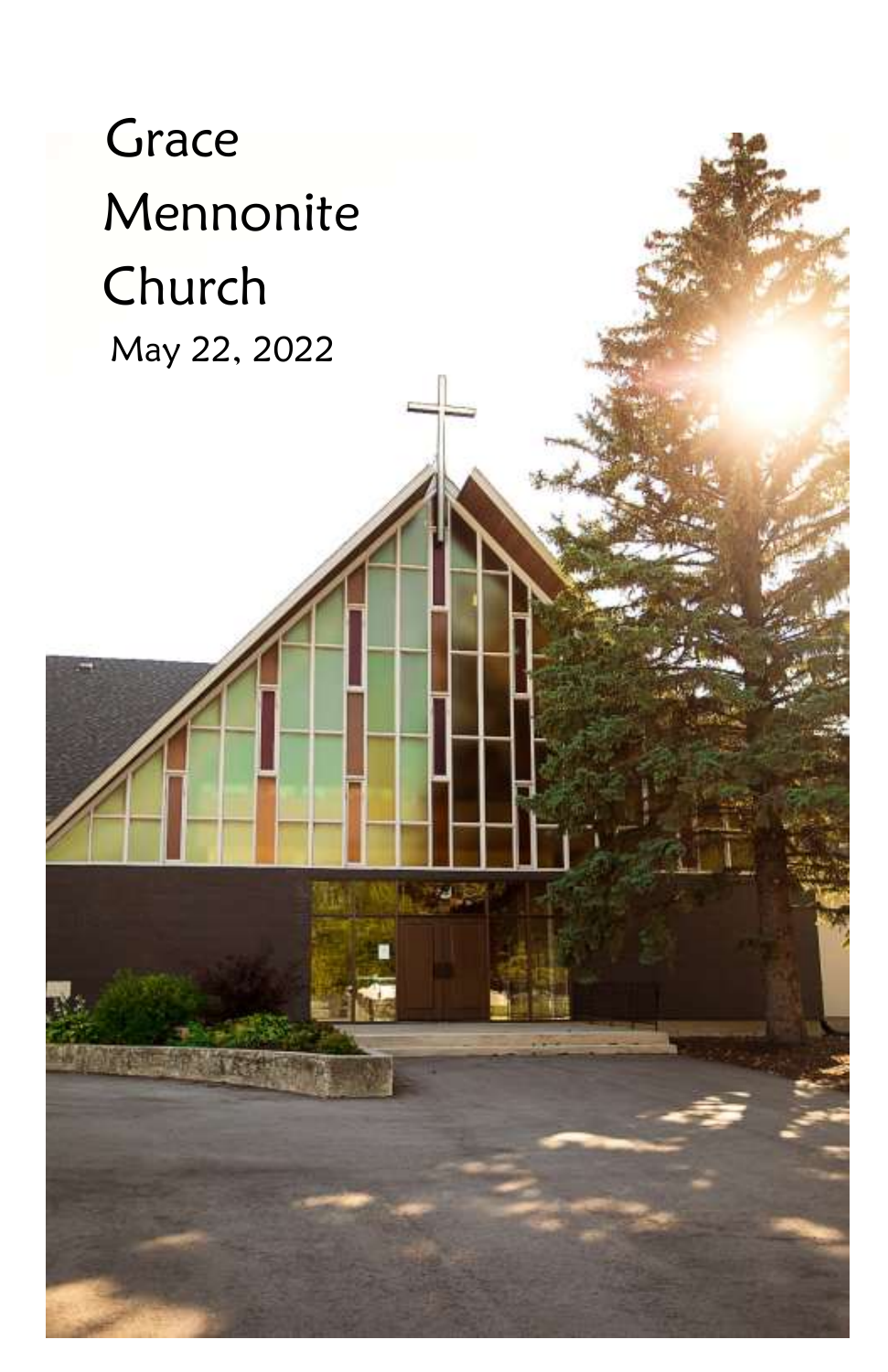## Grace Mennonite Church

#### **May 22, 2022**

**10:00 am – Worship Service** Pastors Mel Letkeman & Kyle Penner [www.gracesteinbach.ca](http://www.gracesteinbach.ca/) 204 326 3707 Vol 61, No. 21

## Order of Worship

#### *God of Grace and God of Glory* VT 716

Welcome and Life of the Congregation

Call to Worship

**We Are One in the Spirit** VT 387

Contemplative Prayer – Be Still

Time with the Children

Lord Jesus, You Shall Be My Song VT 581

**Journeying** 

[Luke 24:13-35](https://www.biblegateway.com/passage/?search=Luke+24%3A13-35&version=NRSVUE)

**Journeying** 

**Christ Has No Body Here but Ours** VT 568

Congregational Prayer and Offering

*Glory to God, Whose Goodness Shines on Me* VT 429

Benediction

*All are welcome to join us for coffee in the foyer following the worship service.*

Worship Speakers **Material Speakers** John & Karen Friesen Worship Leader **Bethany Visser** Bethany Visser Musicians Patrick Friesen, Harv & Barb Lane, Judy Neufeld Accompanist Roxanne Klassen Children's Time Willa Dueck, Kyle Penner Technicians Bruce Blatz, Chris Peters Ushers Doug & Elsie Kathler Coffee Servers John & Kiran Mahi

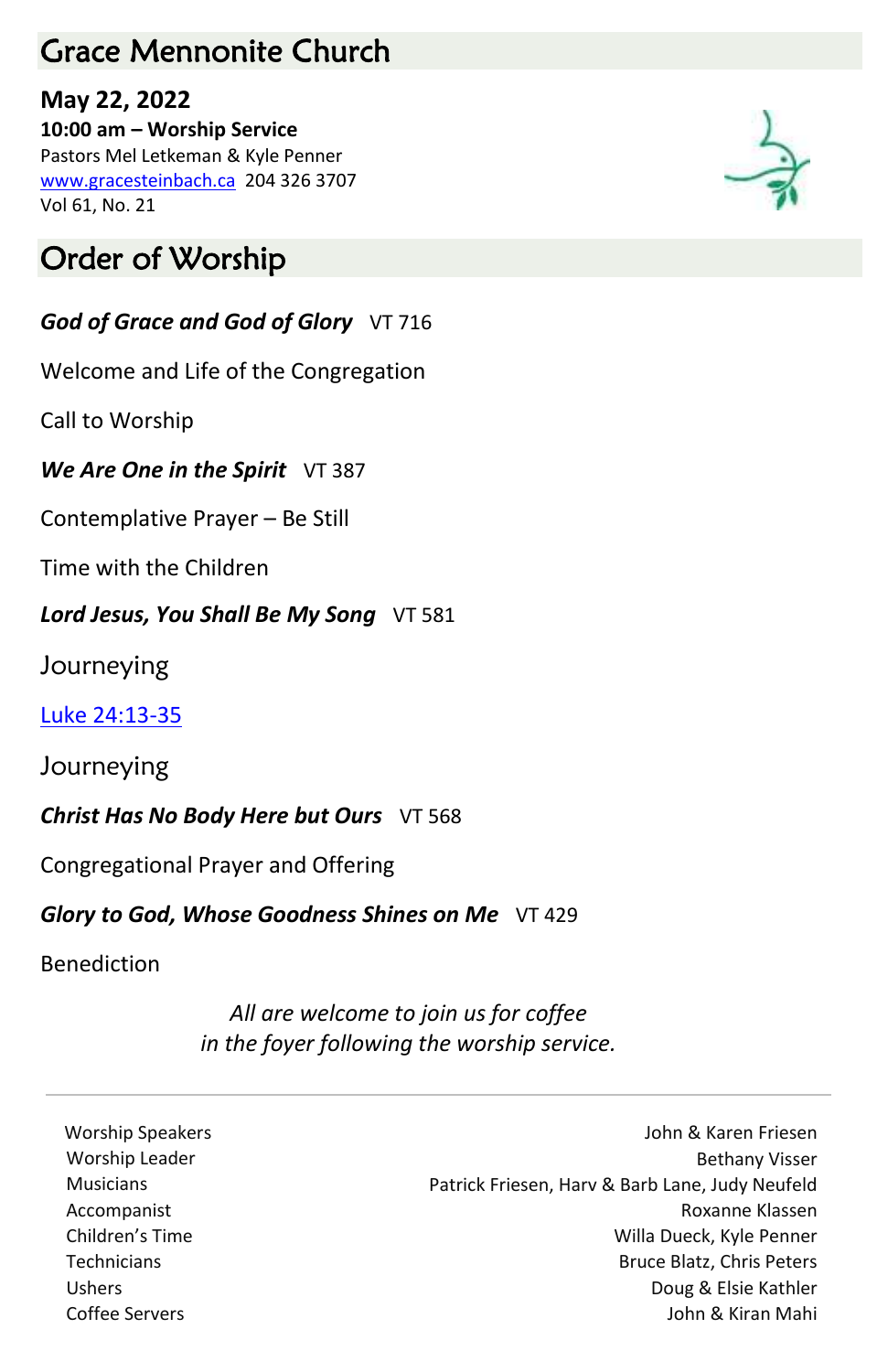## Sunday, May 22

**10:00 am - Worship Service -** All are welcome. The balcony is available for those of us who would like to sit physically distanced. Masks are required in this space. **Livestream** will be available between 10 – 11 am.

#### **9:00 am - Sisters of Grace**

We will gather before the worship service for a time of sharing and encouragement as we read the book, **Forgotten Among the Lilies**  (by Ronald Rolheiser). It is not necessary to have the book to attend.

> **Sunday, May 29 Pentecost & Communion** with Kyle Penner Children's Church Scripture: [Acts 2:1-21](https://www.biblegateway.com/passage/?search=Acts+2%3A1-21&version=NRSVUE)

# We Pray Together

We pray for those in our community who use the resources that help with their lives on a daily basis: **Agape House, Soups On, Southeast Helping Hands, Today House, Steinbach Community Outreach, Steinbach Family Resource Centre.**

#### **Prayer for our community:**

Pray for those enduring flooding conditions in the province.

**Prayer for our world:** Pray for refugees in many countries waiting for opportunities to find new homes.

\*\*\*\*\*\*\*\*\*\*\*\*\*\*\*\*\*\*\*\*

**The 2022 Grace Pictorial Directories** are in your church mailboxes. There is also a list of names and mailbox numbers on the left side of the mailboxes.

**Children's Church for ages 3 to Grade 8** will be held during the worship service. **The last date for children's church before the summer break is May 29.**

**Thanks** to everyone who helped make **Coins Count** such a fun giving project. Together, we collected 1,791.86! A matching donation means that MCC's Grow Hope project will receive 3,583.72!

#### **Pauingassi Family Camp**

We're planning on heading back to Pauingassi First Nation for camp July 4-9, and we're looking for 3-4 more people to complete our roster! If you're interested in coming, please talk to Kyle!